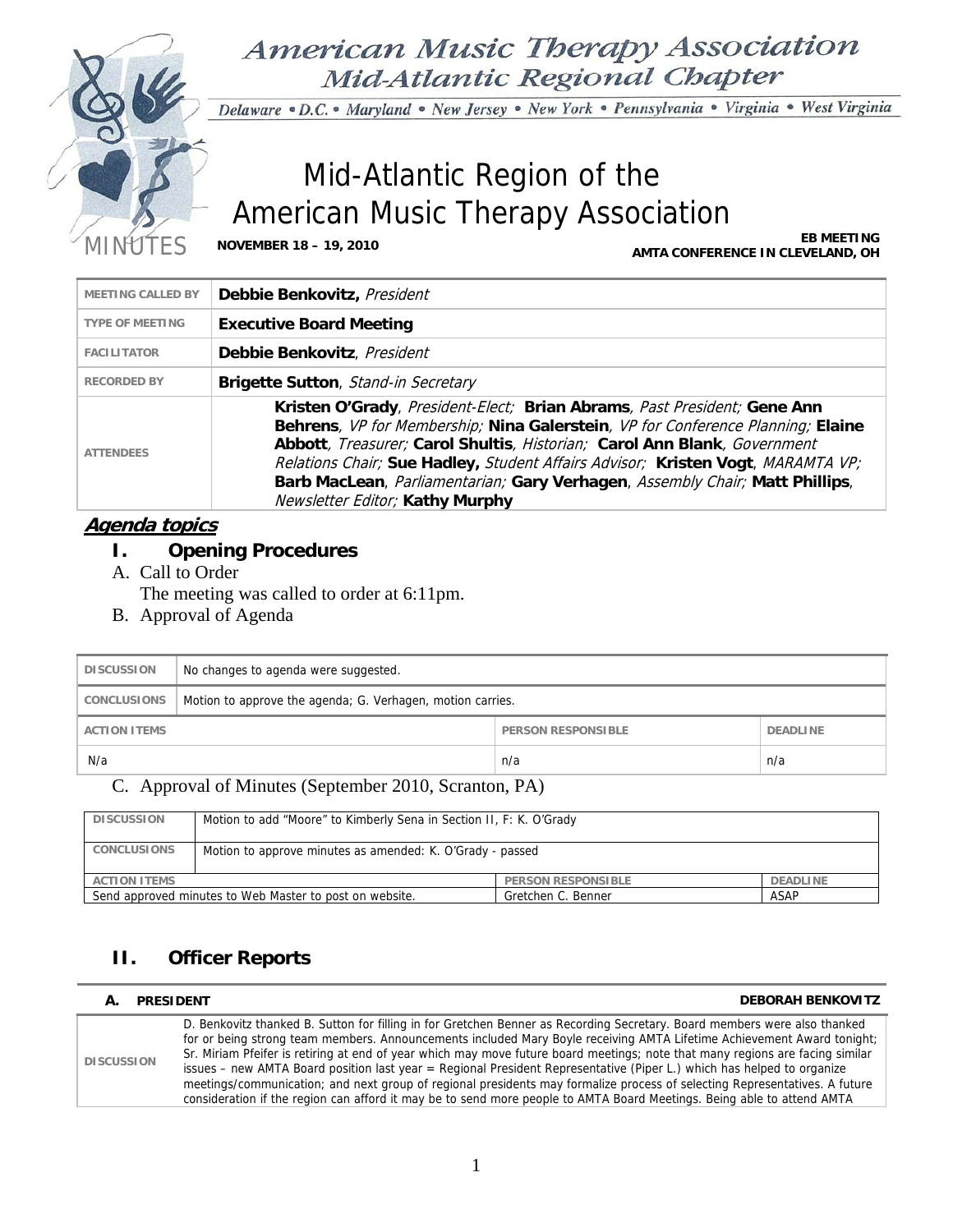|                                                                                                                                                                                                                               | spent, etc. There was an explanation of changed dues. Last year at Assembly, motion was passed to request that the AMTA<br>Board look at how dues are disbursed to region, requesting to change from dollar amount (previously \$15) to percentage<br>amount - will move to 6.5%. There is continued discussion in Assembly about 10% handling fee per person on disbursement.<br>There was a challenge of culture of giving: (ex. Give a Day to AMTA, financial donations, mentor, identify fundraising<br>opportunities/potential beneficiaries). K. Murphy commented that it is better for more people to donate even a small amount<br>(higher overall percentage of people making donations) to encourage outside organizations to donate. G. Verhagen pointed<br>out that most Board Members serve in their roles at AMTA conference (ex. Assembly, presenters) by offering time. D.<br>Benkovitz asked the Board to consider opportunities to give, also recognizing current service of members.<br>Education and Training Advisory Board proposed consideration of Master Level Entry to profession. This is not open for<br>formal discussion yet, but rationale is available on the website and Education and Training Advisory Board is open to<br>comments. G. Behrens suggested limiting acronyms in Board to minimize alienating people who were not in original<br>setting/context. G. Benner is expecting a child. Discussion of possible gifts to send. Mike Viega and his wife also just had a<br>baby. D. Benkovitz will speak with C. Blank to put gifts in action. |                                |                 |  |
|-------------------------------------------------------------------------------------------------------------------------------------------------------------------------------------------------------------------------------|-----------------------------------------------------------------------------------------------------------------------------------------------------------------------------------------------------------------------------------------------------------------------------------------------------------------------------------------------------------------------------------------------------------------------------------------------------------------------------------------------------------------------------------------------------------------------------------------------------------------------------------------------------------------------------------------------------------------------------------------------------------------------------------------------------------------------------------------------------------------------------------------------------------------------------------------------------------------------------------------------------------------------------------------------------------------------------------------------------------------------------------------------------------------------------------------------------------------------------------------------------------------------------------------------------------------------------------------------------------------------------------------------------------------------------------------------------------------------------------------------------------------------------------------------------------------------------------------|--------------------------------|-----------------|--|
| <b>CONCLUSIONS</b>                                                                                                                                                                                                            | None.                                                                                                                                                                                                                                                                                                                                                                                                                                                                                                                                                                                                                                                                                                                                                                                                                                                                                                                                                                                                                                                                                                                                                                                                                                                                                                                                                                                                                                                                                                                                                                                   |                                |                 |  |
| <b>ACTION ITEMS</b>                                                                                                                                                                                                           |                                                                                                                                                                                                                                                                                                                                                                                                                                                                                                                                                                                                                                                                                                                                                                                                                                                                                                                                                                                                                                                                                                                                                                                                                                                                                                                                                                                                                                                                                                                                                                                         | <b>PERSON RESPONSIBLE</b>      | <b>DEADLINE</b> |  |
| n/a                                                                                                                                                                                                                           |                                                                                                                                                                                                                                                                                                                                                                                                                                                                                                                                                                                                                                                                                                                                                                                                                                                                                                                                                                                                                                                                                                                                                                                                                                                                                                                                                                                                                                                                                                                                                                                         | n/a                            | n/a             |  |
| <b>BRIAN ABRAMS</b><br><b>B. PAST PRESIDENT</b>                                                                                                                                                                               |                                                                                                                                                                                                                                                                                                                                                                                                                                                                                                                                                                                                                                                                                                                                                                                                                                                                                                                                                                                                                                                                                                                                                                                                                                                                                                                                                                                                                                                                                                                                                                                         |                                |                 |  |
| B. Abrams shared that he started the process of recruiting people who would like to be nominated for the new Executive<br>Board. He is also hoping to talk with current members about continued service.<br><b>DISCUSSION</b> |                                                                                                                                                                                                                                                                                                                                                                                                                                                                                                                                                                                                                                                                                                                                                                                                                                                                                                                                                                                                                                                                                                                                                                                                                                                                                                                                                                                                                                                                                                                                                                                         |                                |                 |  |
| <b>CONCLUSIONS</b>                                                                                                                                                                                                            | None.                                                                                                                                                                                                                                                                                                                                                                                                                                                                                                                                                                                                                                                                                                                                                                                                                                                                                                                                                                                                                                                                                                                                                                                                                                                                                                                                                                                                                                                                                                                                                                                   |                                |                 |  |
| <b>ACTION ITEMS</b>                                                                                                                                                                                                           |                                                                                                                                                                                                                                                                                                                                                                                                                                                                                                                                                                                                                                                                                                                                                                                                                                                                                                                                                                                                                                                                                                                                                                                                                                                                                                                                                                                                                                                                                                                                                                                         | <b>PERSON RESPONSIBLE</b>      | <b>DEADLINE</b> |  |
|                                                                                                                                                                                                                               | Provide suggestions for nomination process to B. Abrams                                                                                                                                                                                                                                                                                                                                                                                                                                                                                                                                                                                                                                                                                                                                                                                                                                                                                                                                                                                                                                                                                                                                                                                                                                                                                                                                                                                                                                                                                                                                 | <b>Executive Board Members</b> | <b>ASAP</b>     |  |
| <b>KRISTEN O'GRADY</b><br>C. PRESIDENT-ELECT                                                                                                                                                                                  |                                                                                                                                                                                                                                                                                                                                                                                                                                                                                                                                                                                                                                                                                                                                                                                                                                                                                                                                                                                                                                                                                                                                                                                                                                                                                                                                                                                                                                                                                                                                                                                         |                                |                 |  |
| <b>DISCUSSION</b>                                                                                                                                                                                                             | K. O'Grady is continuing to collect policies for manual. She discussed idea of posting electronically through region's website.                                                                                                                                                                                                                                                                                                                                                                                                                                                                                                                                                                                                                                                                                                                                                                                                                                                                                                                                                                                                                                                                                                                                                                                                                                                                                                                                                                                                                                                         |                                |                 |  |
| <b>CONCLUSIONS</b>                                                                                                                                                                                                            | None.                                                                                                                                                                                                                                                                                                                                                                                                                                                                                                                                                                                                                                                                                                                                                                                                                                                                                                                                                                                                                                                                                                                                                                                                                                                                                                                                                                                                                                                                                                                                                                                   |                                |                 |  |
| <b>ACTION ITEMS</b>                                                                                                                                                                                                           |                                                                                                                                                                                                                                                                                                                                                                                                                                                                                                                                                                                                                                                                                                                                                                                                                                                                                                                                                                                                                                                                                                                                                                                                                                                                                                                                                                                                                                                                                                                                                                                         | <b>PERSON RESPONSIBLE</b>      | DEADLINE        |  |

Board Meeting broadened D. Benkovitz's knowledge of AMTA, what the national office does for its members, where money is

| <b>ACTION ITEMS</b>                       | <b>PERSON RESPONSIBLE</b> | DEADLINE  |
|-------------------------------------------|---------------------------|-----------|
| Continued sending policies to K. O'Grady. | EB Members                | As needed |
| Continue updating officer manuals.        | EB Members                | As needed |

### **D. VP FOR MEMBERSHIP GENE ANN BEHRENS**

**DISCUSSION** Refer to report submitted in Board Book. A database consideration is that systems to manage it are very expensive. Calling people was not an effective mode of encouraging membership. There is a lot of potential for CMTEs to be distributed via podcasts. Felice, Regional Webmaster indicated that it would be low cost to add to website. A correction was made that new CMTE Requirements are a minimum of three hours, instead of five hours. K. Murphy shared that AMTA will assemble work group to regulate and monitor quality control for podcasts. C. Blank suggested recording a selected group of trusted presenters to "test" the process of recording, posting and listening to podcasts prior to expanding to all presentations. K. O'Grady shared that the oversight of AMTA Podcasts is a popular issue currently and that we need to articulate the selection process for recordings and podcasts. Recording devices will be found and borrowed rather than purchased. **CONCLUSIONS**<br>The suggestion to identify two umbrella group are

| CONCLUSTONS G. Behrens: suggestion to identify two umbrella group areas at next conference, recording six people, and post as podcasts. |  |  |  |  |
|-----------------------------------------------------------------------------------------------------------------------------------------|--|--|--|--|
| Decision approved by acclamation. G. Behrens, N. Galerstein, M. Phillips will select presenters to record.                              |  |  |  |  |
| <b>PERSON RESPONSIBLE</b><br><b>DEADLINE</b><br>ACTION ITEMS                                                                            |  |  |  |  |
| Begin outlining podcast procedure in January 2011.<br>G. Behrens<br>Undetermined.                                                       |  |  |  |  |

## **E. VP FOR CONFERENCE PLANNING NINA GALERSTEIN**

**DISCUSSION** There are enough session proposals to go into blind review. Monday, November 22, 2010 is the final deadline for session proposals. Tracy Souhrada does have a committee to review CMTE Proposals. The region is considering three-hour and five-hour CMTE Sessions. CBMT is initiating required three-hour ethics CMTE per certification cycle.

**CONCLUSIONS** Motion to use 3/5 role to pay both presenters and to create a fee schedule for the new three-hour CMTEs; G. Behrens.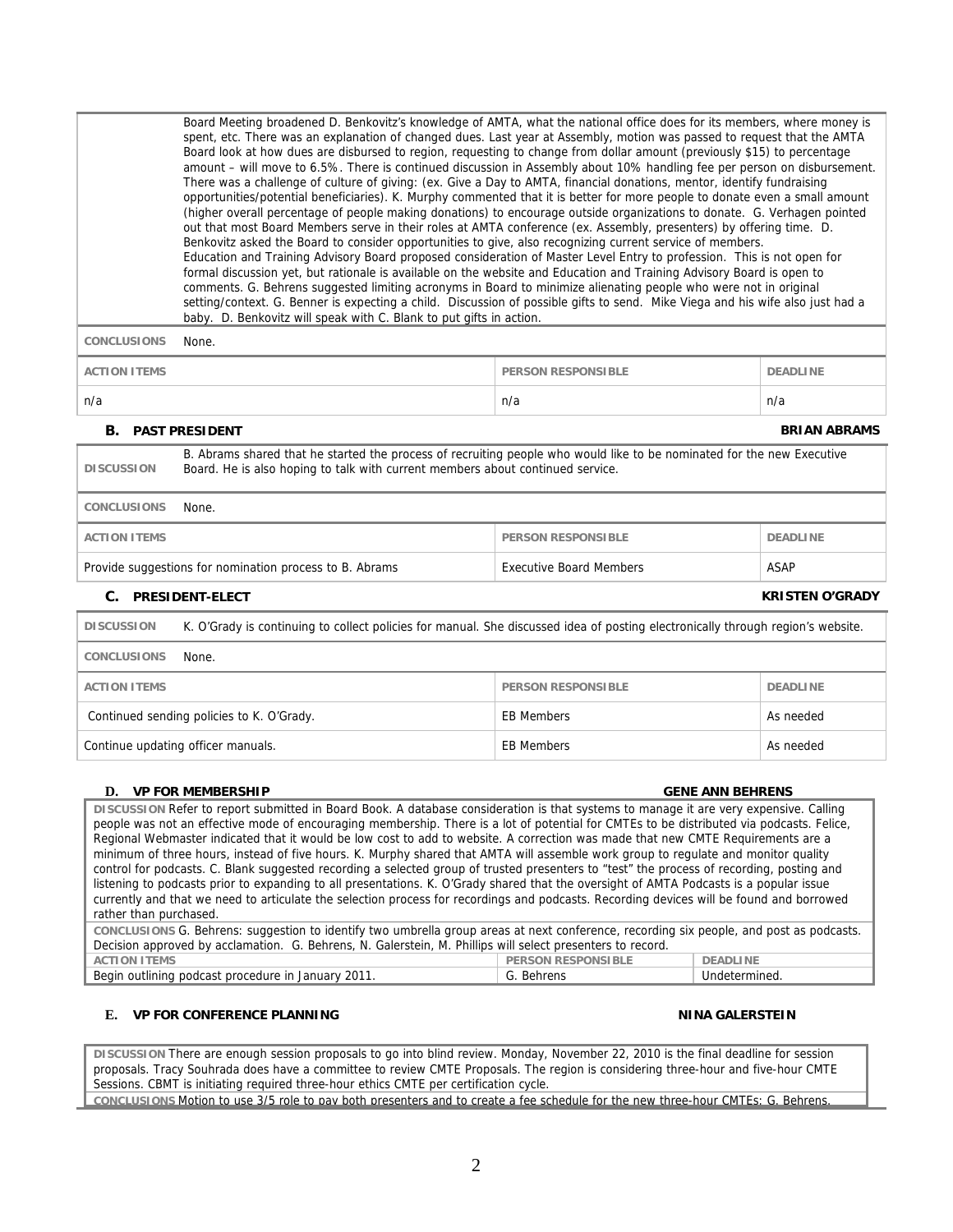| Motion passes.      |                    |                 |
|---------------------|--------------------|-----------------|
| <b>ACTION ITEMS</b> | PERSON RESPONSIBLE | <b>DEADLINE</b> |
| N/a                 | n/a                | n/a             |

| NEW JERSEY STATE TASK FORCE<br>F.                                                                                                                                                                                                                                           |     | <b>KATHY MURPHY</b> |  |
|-----------------------------------------------------------------------------------------------------------------------------------------------------------------------------------------------------------------------------------------------------------------------------|-----|---------------------|--|
| DISCUSSION Two major setbacks were that the consultant suggested getting parents' support but administrators refused to let them<br>approach parents. The new acting commissioner of NJ refused to talk to teachers. Governor and teachers are at odds and will not support |     |                     |  |
| something the other does. Legislative action will be on hold for at least one year. There is a recommendation to move focus onto public<br>relations. K. Murphy will step down from task force, effective at the end of 2010 due to reduced time availability.              |     |                     |  |
| conclusions Motion that EB recognizes the outstanding efforts of K. Murphy on the NJ State Task Force; B. Abrams. Approved.                                                                                                                                                 |     |                     |  |
| <b>ACTION ITEMS</b><br><b>PERSON RESPONSIBLE</b><br><b>DEADLINE</b>                                                                                                                                                                                                         |     |                     |  |
| None.                                                                                                                                                                                                                                                                       | n/a | n/a                 |  |

*Motion to recess—K. O'Grady; approved by consensus. Meeting recessed at 7:15pm. Meeting reconvened on 11/19/10 at 6:08pm.* 

G. Behrens provided updates since attending committee meetings. MARAMTA needs to have call-a-thons and will start in November and December for the coming year. Everything else being done seems good with committee. She received names of volunteers for call-a-thon including C. Blank, K. O'Grady, D. Benkovitz, E. Abbott, and M. Phillips.

### **G. Finances**

| <b>DISCUSSION</b>                                                   | MARAMTA is financially sound. \$21,700 is in Vanguard account and \$5000 to pay forward to next regional conference. |     |     |
|---------------------------------------------------------------------|----------------------------------------------------------------------------------------------------------------------|-----|-----|
| <b>CONCLUSIONS</b>                                                  | None.                                                                                                                |     |     |
| <b>ACTION ITEMS</b><br><b>PERSON RESPONSIBLE</b><br><b>DEADLINE</b> |                                                                                                                      |     |     |
| N/a                                                                 |                                                                                                                      | n/a | n/a |

#### **H.** Government Relations Chair Chair CAROL ANN BLANK **CAROL ANN BLANK**

| <b>DISCUSSION</b>   | C. Blank shared that Children's Mental Health Day is May 4 at National level in Washington, DC. There is a demo. of<br>music therapy groups with kids that would like to expand to as many locations as possible during first week of May to<br>raise awareness. She encouraged consideration in implementing this on a local level. There are 32 state task forces and<br>implications for the region are that VA may be gaining one. CBMT and AMTA created Power Point Presentations on<br>advocacy which will be presented in Saratoga Springs, NY if the session is accepted. |  |  |  |
|---------------------|-----------------------------------------------------------------------------------------------------------------------------------------------------------------------------------------------------------------------------------------------------------------------------------------------------------------------------------------------------------------------------------------------------------------------------------------------------------------------------------------------------------------------------------------------------------------------------------|--|--|--|
| <b>CONCLUSIONS</b>  | None.                                                                                                                                                                                                                                                                                                                                                                                                                                                                                                                                                                             |  |  |  |
| <b>ACTION ITEMS</b> | <b>PERSON RESPONSIBLE</b><br><b>DEADLINE</b>                                                                                                                                                                                                                                                                                                                                                                                                                                                                                                                                      |  |  |  |
| N/a                 | n/a<br>n/a                                                                                                                                                                                                                                                                                                                                                                                                                                                                                                                                                                        |  |  |  |

| DISCUSSION No new business as things are working well with material requests. M. Hinman is developing materials for members to use with<br>PR efforts. |     |     |  |  |
|--------------------------------------------------------------------------------------------------------------------------------------------------------|-----|-----|--|--|
| <b>CONCLUSIONS None.</b>                                                                                                                               |     |     |  |  |
| <b>ACTION ITEMS</b><br><b>PERSON RESPONSIBLE</b><br>DEADLINE                                                                                           |     |     |  |  |
| n/a                                                                                                                                                    | n/a | n/a |  |  |

### **J. STUDENT AFFAIRS ADVISOR SUE HADLEY & KRISTEN VOGT**

**DISCUSSION** S. Hadley explained to student members that she will step down at end of this term so students need to look for other interested advisors. The students raised \$275.00 during canning project at regional conference for Jamaica Field Service Project. The summer and fall business meetings went well. The students have been in contact with people about the upcoming service project during the 2011 MARAMTA Conference. They are working on fundraisers such as tote bags and guitar pick chains that will be advertised online. There will be no mention of MAR on the fundraising items in order to increase sales. The students are working on a new MARAMTS Website. Plans are underway for Empty Your Pockets project but it is undecided who will benefit from the initiative. MAR Passages Conference went well at Slippery Rock University. There were attendees from nine schools and ten people presented from five schools. Michele Chestnut and Suzanna S presented at opening session and they talked about the history of Passages and the first few years of professional practice. The next MAR Passages Conference will be hosted by Molloy College in 2011. There were no applications for Graduate Scholarship. The Sophomore/Junior Scholarship Applications are due tonight. There was discussion about reimbursement for MARAMTS EB Officers at MARAMTA Conference. E. Abbott said that current practice of \$75.00 reimbursement is better than suggested changes. **CONCLUSIONS** None.

| <u>oonidedondisd nond.</u>  |                              |                 |
|-----------------------------|------------------------------|-----------------|
| <b>ITEMS</b><br>ACT<br>'ION | <b>RESPONSIBLE</b><br>PERSON | <b>DEADLINE</b> |
| n/a                         | n/a                          | n/a             |
|                             |                              |                 |

#### **I. PUBLIC RELATIONS CHAIR KRISTEN O'GRADY FOR MEGHAN HINMAN**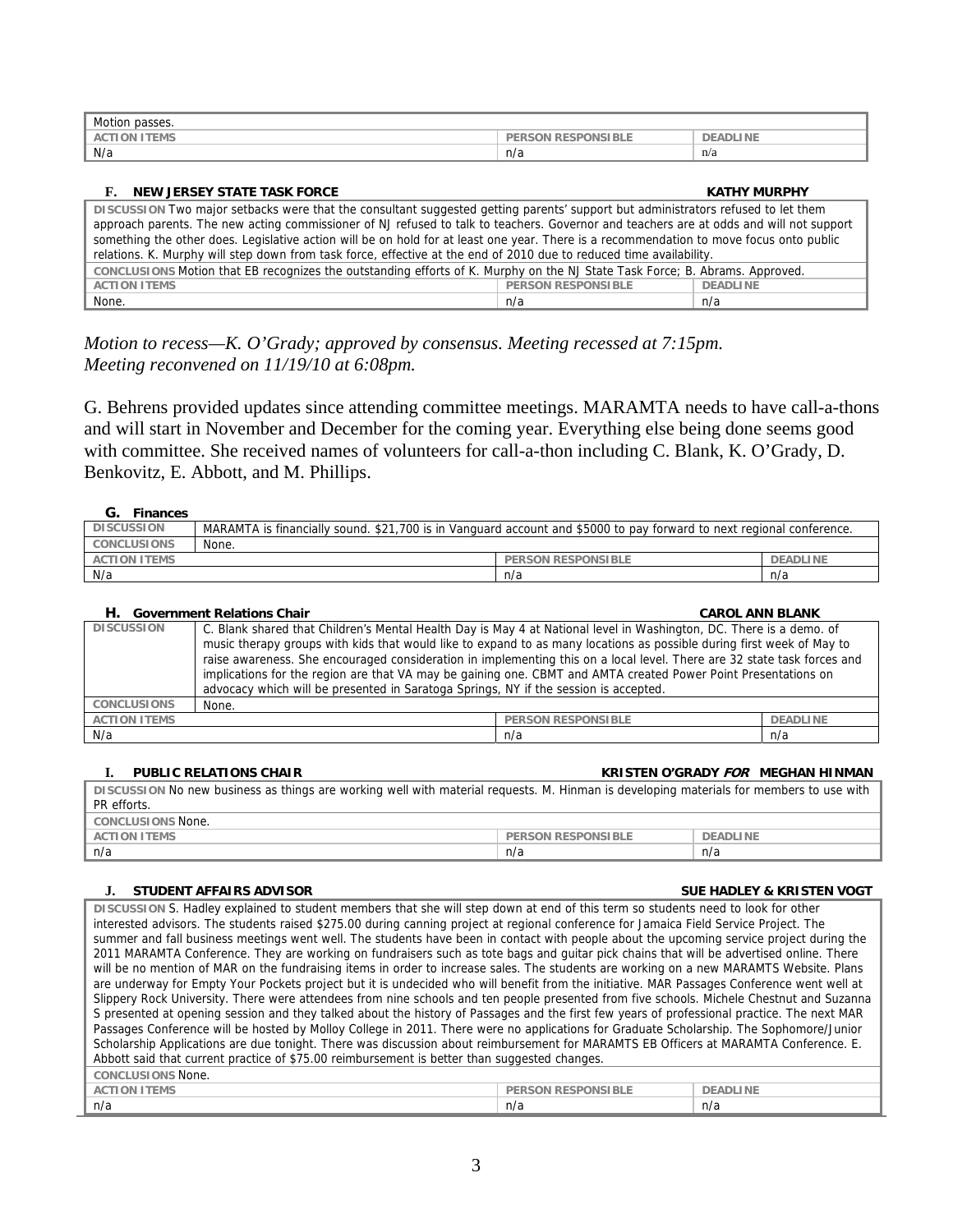#### **K. HISTORIAN C AROL SHULTIS**

#### **DISCUSSION** The form for consent of videos and photographs was approved by a lawyer. Archives are lacking older pictures, particularly from 1950's and 1960's. There is good information about the region's history in archives. More information needs to be written down in order to continue the archives. The historical display was briefly up for 24 hours at national conference due to the needed boards for Clinical Practice Forum. It can be displayed again at 2011 MARAMTA Conference in NY. **CONCLUSIONS** None **ACTION ITEMS PERSON RESPONSIBLE DEADLINE** Submit and/or solicit pictures from 1950's & 1960's to Archivist. EB Members As needed

### **L. NEWSLETTER EDITOR MATT PHILLIPS**

**DISCUSSION** The fall edition of the regional newsletter will be available online soon. M. Phillips is moving forward with transition to e-mail based newsletter. He will assist with maintaining Excel Spreadsheet of contact information that can be used for newsletter, conference registration, etc. January 15<sup>th</sup> is the next deadline for regional newsletter. **CONCLUSIONS** None **ACCESSIBLE PERSON RESPONSIBLE PERSON RESPONSIBLE PERSON RESPONSIBLE** 

| <b>ACTION ITEMS</b> | <b>PERSON RESPONSIBLE</b> | DEA |
|---------------------|---------------------------|-----|
| n/a                 | n/a                       | n/a |

### **M. ARCHIVIST DEBBIE BENKOVITZ FOR SR. DONNA M. BECK**

**DISCUSSION** There is no budget for student archivist for this year. A question was raised previously about rationale for student archivist. Some concerns related to the limited closed monitoring of time spent, tasks accomplished by student archivist, etc. Discussion continued about the intent of preserving archives or making them accessible. If the intents is for increased accessibility then some document do not need to be scanned. G. Verhagen mentioned that the original decision was a request by D. Beck without discussion about purpose or format at that time. **CONCLUSIONS** D. Benkovitz is appointing a work group of D. Beck, C. Shultis and Tom White – Duquesne University Archivist, to help determine the value and

| CONCLUSTONS D. Benkovitz is appointing a work group of D. Beck, C. Shultis and Tom White – Duquesne University Archivist, to help determine the value and |  |  |  |  |
|-----------------------------------------------------------------------------------------------------------------------------------------------------------|--|--|--|--|
| types of information should be scanned. Also they will decide about what further action should be taken regarding the MARAMTA Archives. A report will be  |  |  |  |  |
| provided for the Board during the next business meeting to be held in March 2011.                                                                         |  |  |  |  |
| DEADLINE<br><b>PERSON RESPONSIBLE</b><br>ACTION ITEMS                                                                                                     |  |  |  |  |
| None<br>n/a<br>n/a                                                                                                                                        |  |  |  |  |

## **III. Other Business**

### **A. CONSTITUTION & BYLAWS**

| <b>DISCUSSION</b>   | There were three changes requested by N. Galerstein and conference committee (included in Board Book). The changes will<br>be presented at general business meeting to be voted in March 2011. |                    |                 |
|---------------------|------------------------------------------------------------------------------------------------------------------------------------------------------------------------------------------------|--------------------|-----------------|
| <b>CONCLUSIONS</b>  | None                                                                                                                                                                                           |                    |                 |
| <b>ACTION ITEMS</b> |                                                                                                                                                                                                | PERSON RESPONSIBLE | <b>DEADLINE</b> |
| None identified.    |                                                                                                                                                                                                | n/a                | n/a             |

### **B. STATE TASK FORCE UPDATES**

|                     | New York State Task Force |                           | <b>DONNA POLEN</b> |
|---------------------|---------------------------|---------------------------|--------------------|
| <b>DISCUSSION</b>   | None.                     |                           |                    |
| <b>CONCLUSIONS</b>  | None.                     |                           |                    |
| <b>ACTION ITEMS</b> |                           | <b>PERSON RESPONSIBLE</b> | <b>DEADLINE</b>    |
| N/a                 |                           | n/a                       | n/a                |

### **II. PENNSYLVANIA STATE TASK FORCE VAL USHOCK**

| <b>DISCUSSION</b>   | None.                    |                           |                      |
|---------------------|--------------------------|---------------------------|----------------------|
| CONCLUSIONS         | None.                    |                           |                      |
| <b>ACTION ITEMS</b> |                          | <b>PERSON RESPONSIBLE</b> | <b>DEADLINE</b>      |
| n/a                 |                          | n/a                       | n/a                  |
| C.                  | <b>ASSEMBLY BUSINESS</b> |                           | <b>GARY VERHAGEN</b> |

**DISCUSSION** Statement of Understanding was approved by MAR Board. G. Verhagen would like to continue helping delegates understand their role as representative of region rather than personal representation. Discussion included how to make Board book more

**KRISTEN O'GRADY**